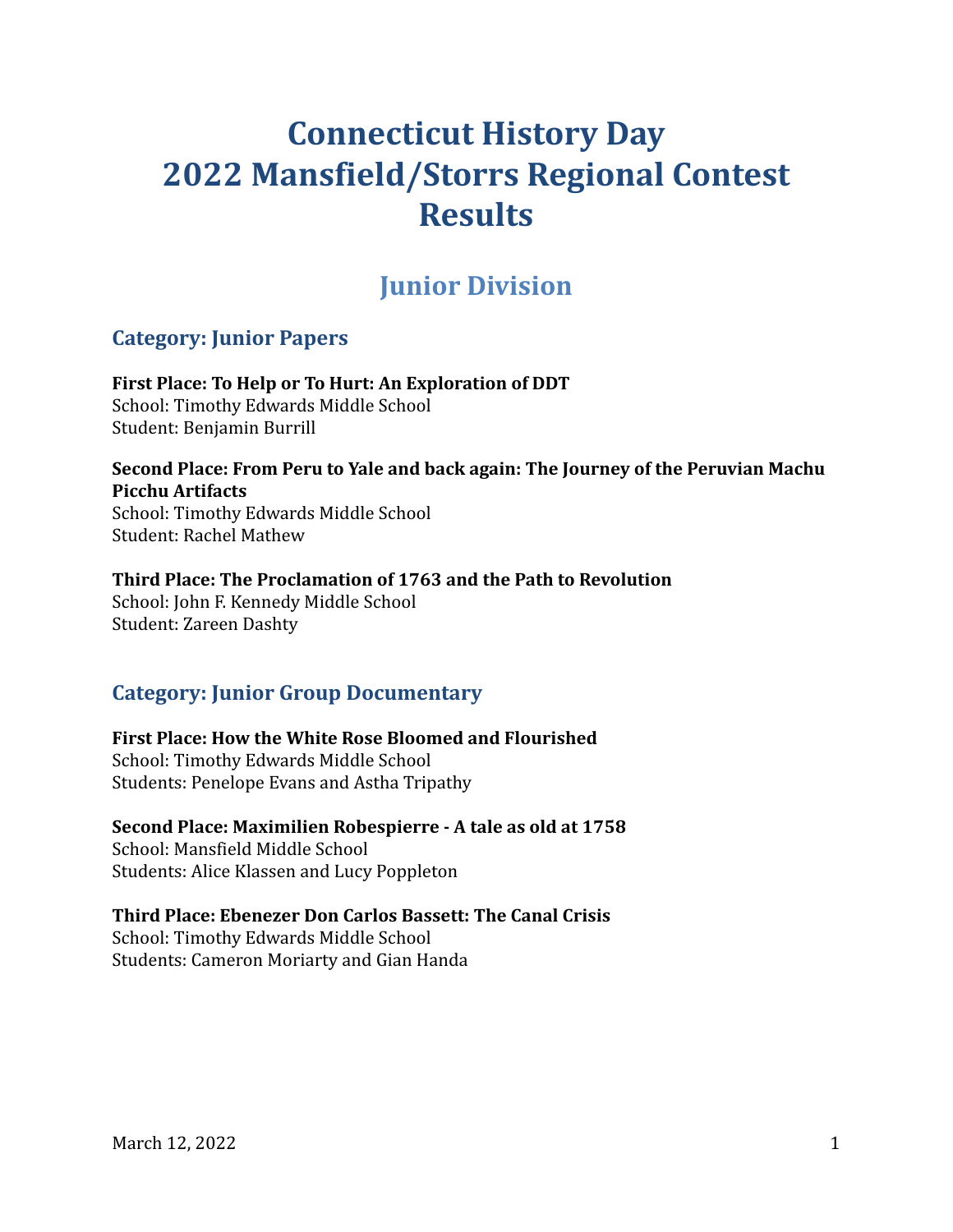## **Category: Junior Individual Documentary**

**First Place: Kashmir: Decades of Debate, Diplomacy, and Disappointment** School: Vernon Center Middle School Student: Soumil Jain

**Second Place: The Debate Over Representation: The Great Compromise of 1787** School: Timothy Edwards Middle School Student: Ishan Agarwal

**Third Place: Loving v. Virginia: A Case from Home to Court** School: Timothy Edwards Middle School Student: Gauri Kumbar

## **Category: Junior Group Exhibit**

**First Place: War Averted** School: Vernon Center Middle School Students: Charles Guida, Liam Nelson, and Jacob Brown

### **Second Place: Guilty Until Proven Innocent**

School: Ellington Middle School Students: Emmalyn Thorpe and Sahasra Sundar

## **Third Place: The Seneca Falls Convention: The Diplomatic Start to the U.S. Women's Suffrage Movement**

School: Center School Students: Julia Drury and Evelyn Nelson

## **Category: Junior Individual Exhibit**

**First Place: Passing the 19th Amendment** School: Ellington Middle School Student: Shravya Thejreddy

**Second Place: The Historical Debate over Uncle Tom's Cabin** School: Ellington Middle School Student: Emmett Smith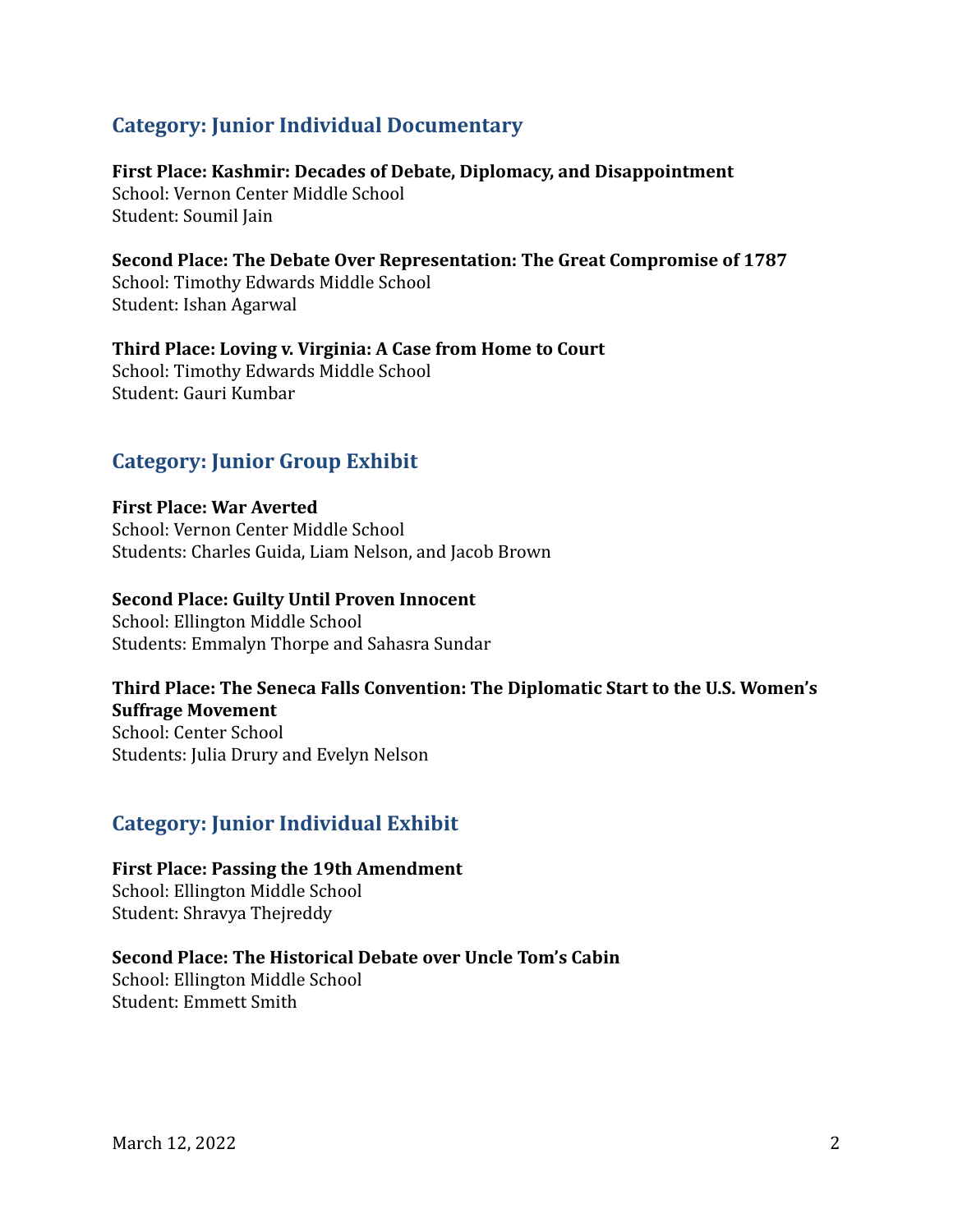**Third Place: Tale as Old as Time: How Disney Productions Deprived the Original Fairytales of their Happily Ever After** School: Timothy Edwards Middle School Student: Suhani Kapil

## **Category: Junior Group Performance**

**First Place: Thomas Jefferson: From An Unheard Secretary of State to the President Who Won the First Barbary War, Changing the Role of Debate and Diplomacy in American Foreign Policy** School: Madina Academy Students: Zara Fatima Khan, Aanum Khan, and Zainah Khaliq

**Second Place: The Genesis of our National Bank: Debate, Diplomacy, and Direction** School: John F. Kennedy Middle School Students: Kylie Perdue and Maya Costello

**Third Place: Debate and Diplomacy Through Dialogue: How A Cold War Spy Exchanged Resulted In Success** School: Mansfield Middle School Students: Sophie Marcus and Kalyani Tihaiya

## **Category: Junior Individual Performance**

**First Place: Mr. Molotov Sells His Soul** School: John F. Kennedy Middle School Student: Olivia Nuccio

## **Category: Junior Group Website**

**First Place: An Arsenal of Democracy: The Debate of Intervening in WWII** School: Timothy Edwards Middle School Students: Linnea Bennett and Aarya Nair

**Second Place: The Treaty of Versailles: The Catalyst of World War II** School: Mansfield Middle School Students: Wilson Ouimet and Jonathan Majkut

**Third Place: Age Olde Debates: The First Continental Congress** School: Mansfield Middle School Students: Kaela Jia and Zia Kashwan

March 12, 2022 3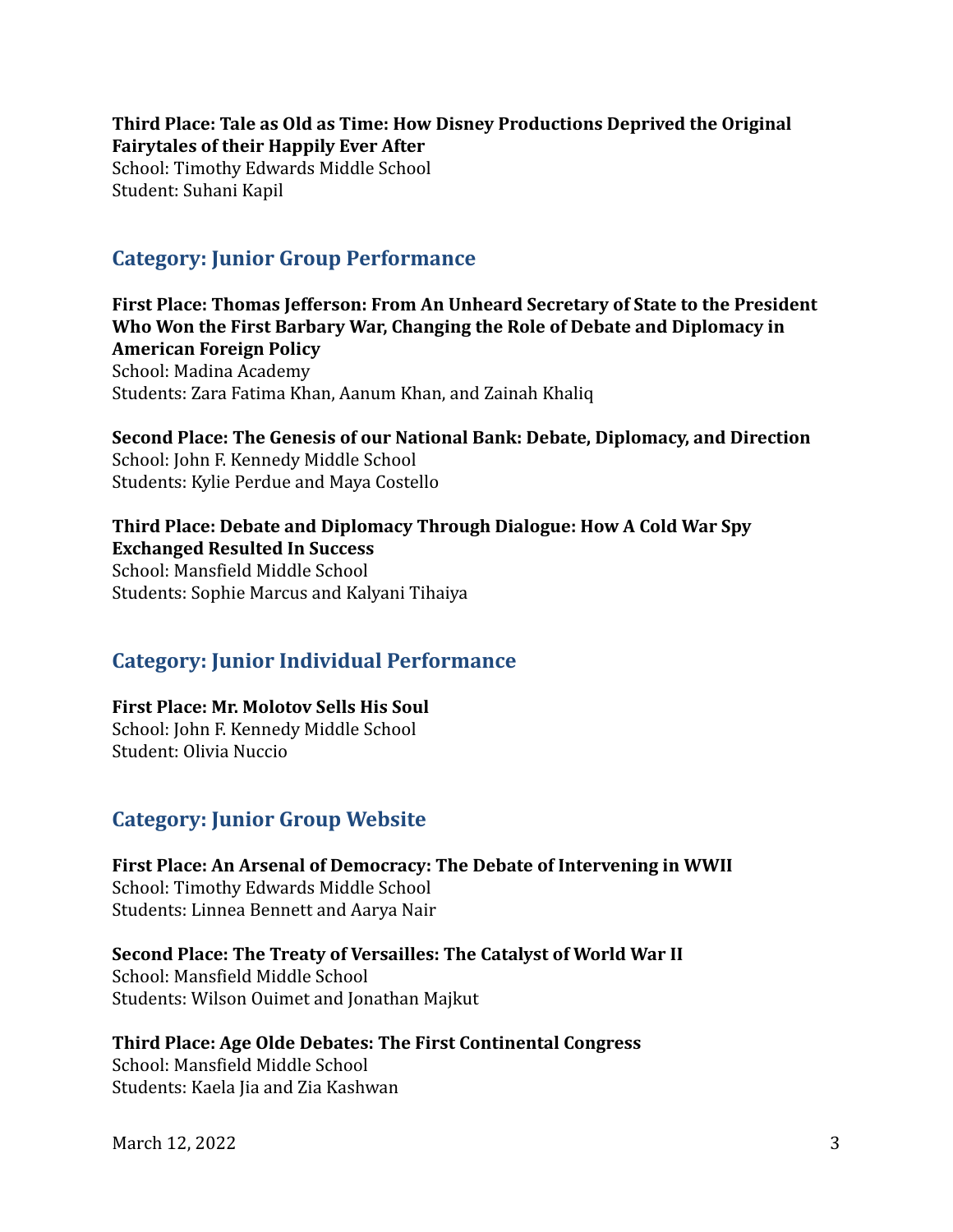## **Category: Junior Individual Website**

## **First Place: Reintroduction of Wolves in Yellowstone: The Debate that Saved Yellowstone's Ecosystem**

School: Timothy Edwards Middle School Student: Mihika Joshi

### **Second Place: The Ship of Dreams: Not Unsinkable Enough**

School: Ellington Middle School Student: Jonathan Wilson

## **Third Place**: **The Camp David Accords: An In-Depth Look at an Event That Changed Middle East History**

School: Madina Academy Student: Ayoub Elamrani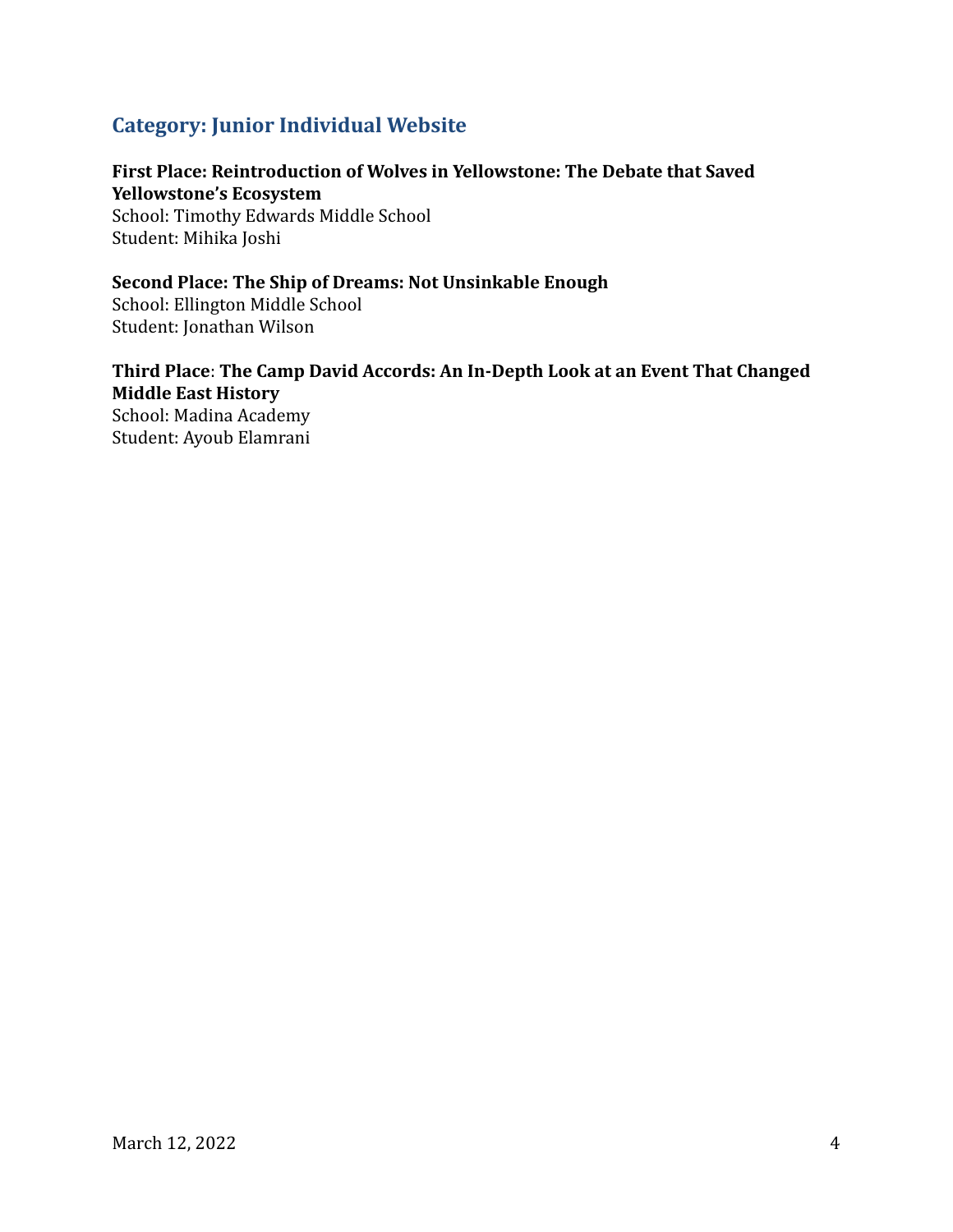## **Senior Division**

## **Category: Senior Papers**

**First Place: The Armenian Genocide: The Consequences of Silence** School: Loomis Chaffee School Student: Emily Khym

**Second Place: The Debate over President Carter's Boycott of the 1980 Summer Olympics** School: Manchester High School Student: Denise Popescu

**Third Place: Sigrid Schultz: Navigating Diplomatic Journalism in America's Wartime** School: Manchester High School Student: Riley Then

## **Category: Senior Individual Documentary**

**First Place: The Controversies Concerning The Apollo 11 Mission** School: Madina Academy Student: Yameen Ahmed

**Second Place: Shakers: Debating the role of the Shakers on families and community in Connecticut** School: Manchester High School Student: Ariel Vargas

### **Category: Senior Group Exhibit**

**First Place: "They Turned on Us": The Diplomatic Failure of Operation Banner** School: E. O. Smith High School Students: Amanda Zadnik, Sylvia Halbrooks, and Simonne Thibeault

**Second Place: The Trail of Tears - Cherokee vs. The Will of the Americans** School: Manchester High School Students: Marshia Ahsan and Dennis Flores

### **Third Place: Battle of the Sexes**

School: Manchester High School Students: Kayla R. Berube and Mackenzie Hall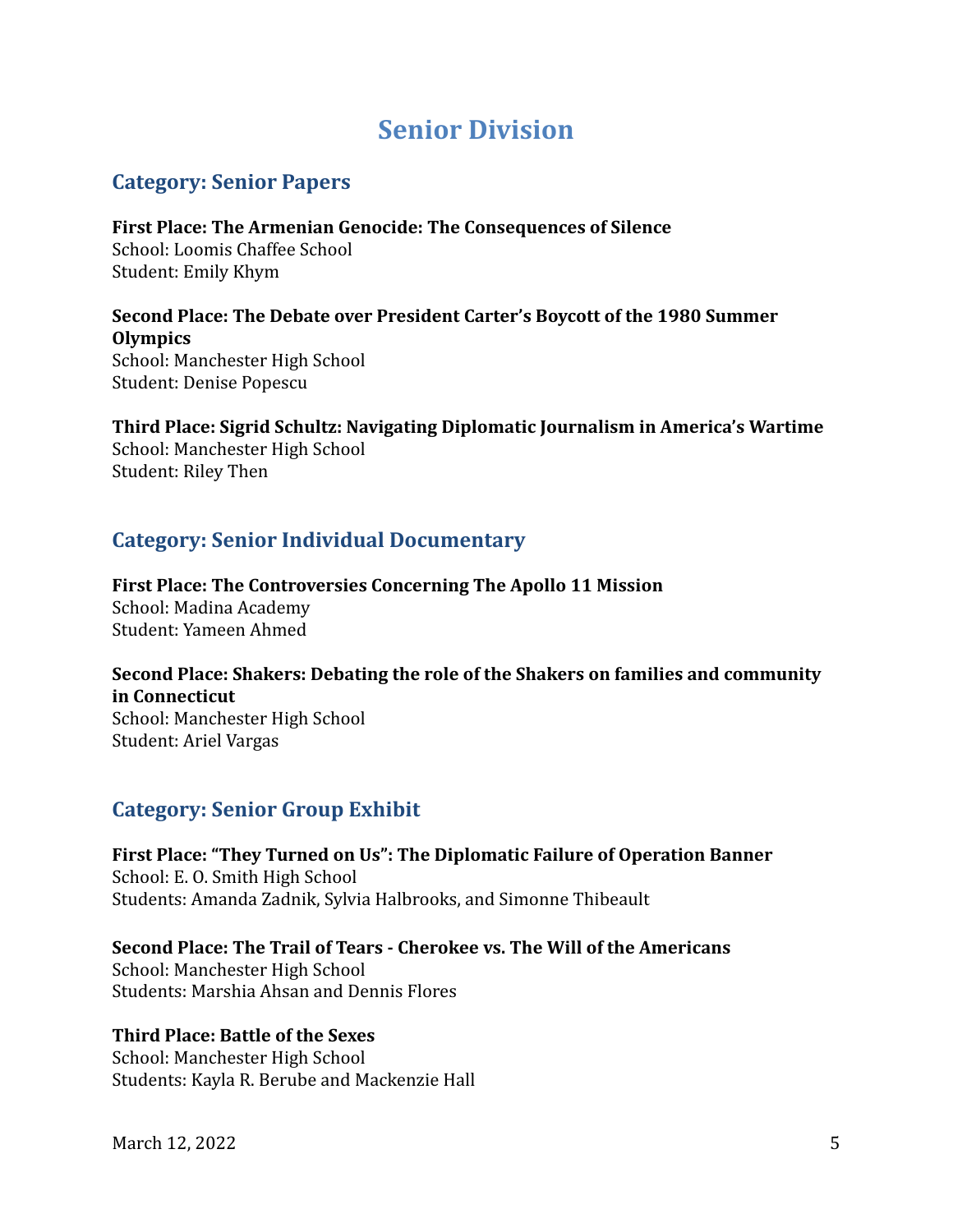## **Category: Senior Individual Exhibit**

### **First Place: The Lowell Mill Girls: Demonstrating Diplomatic Strategy Through The First Working Women's Union**

School: E. O. Smith High School Student: Mary Lynch

## **Second Place: Provoking the Unprovoked: the Diplomatic Tragedy of Pearl Harbor**

School: Rockville High School Student: Nicolas Angeli

## **Category: Senior Group Performance**

### **First Place: The Congress for Cultural Freedom: The CIA's Cloak and Paintbrush Diplomacy**

School: Rockville High School and Arts at the Capitol Theater Magnet School (ACT) Students: John Margelony and Clarissa Halpryn

**Second Place: Breaking the Bank: Political Debate and the Bank War of 1832** School: E. O. Smith High School Students: Lauren Levine, Sarah Levine, and Julia Healey-Parera

### **Third Place**: **The Gold Standard's Control Over the Working Class: William Jennings Bryan's Crusade to End Economic Disparity in America**

School: Enfield High School Students: Sophia Carrier and Kathia Diaz

## **Category: Senior Group Website**

**First Place: Connecticut Witch Trials: Marked as Devils and Hanged as People** School: E. O. Smith High School Students: Amalia Munteanu and Makena Hendricks

## **Category: Senior Individual Website**

**First Place: The Eugenics Movement: Connecticut studies debate the rights of marginalized groups** School: Manchester High School

Student: Katharine Nielsen